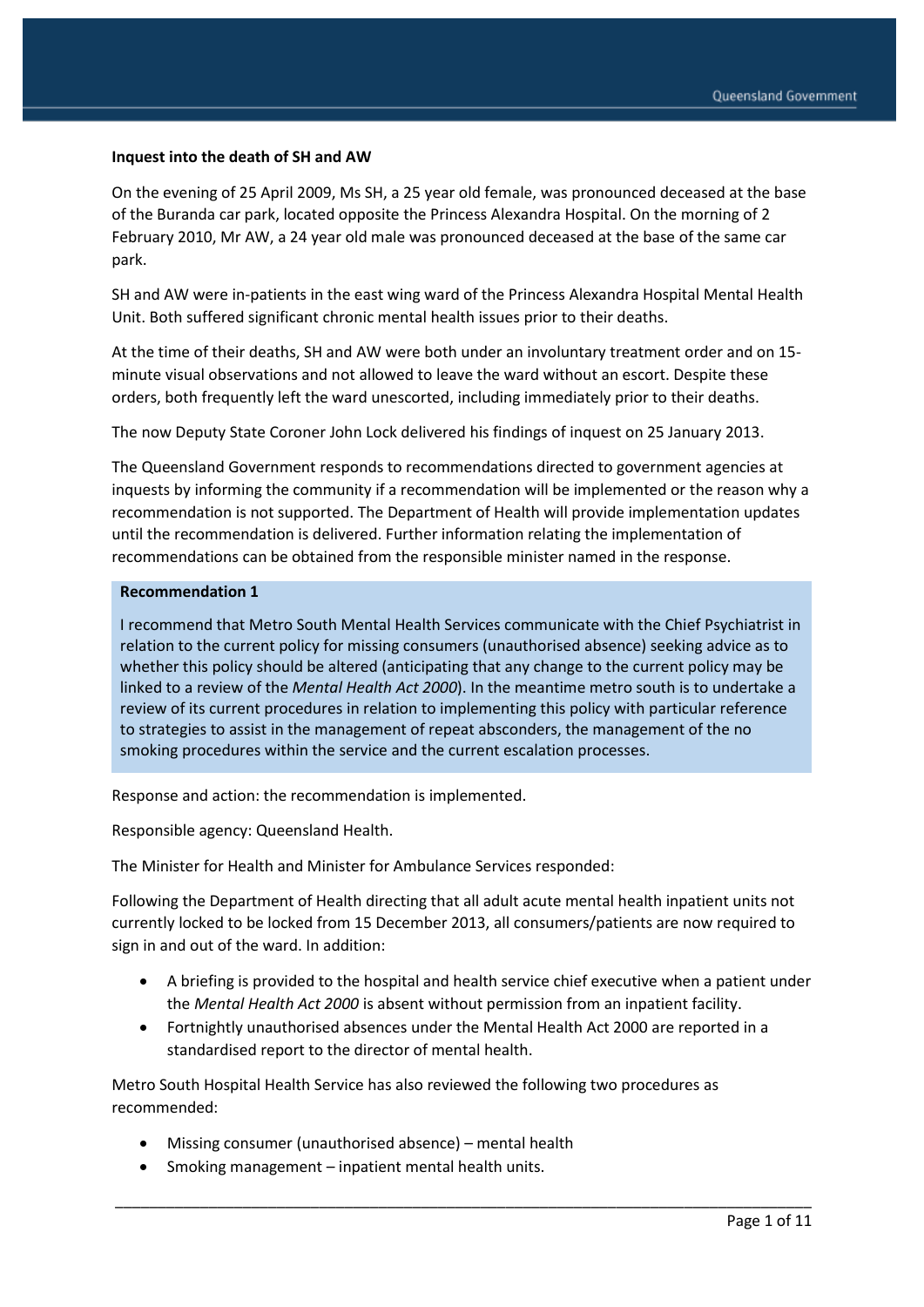This review included update existing procedures as stated above to address recommendations and ensure safety of consumers and staff due to the directive from the Department of Health.

The updated procedures were published to all staff on the intranet in December 2013.

### **Recommendation 2**

I recommend that Metro South Mental Health Services conduct a three month trial of the provision of a leave book or register to be signed by each patient who is leaving the ward to ascertain whether any such changes modify patient behaviour and the capacity of staff to monitor and support the missing persons procedure.

Response and action: the recommendation is implemented.

Responsible agency: Queensland Health.

The Minister for Health and Minister for Ambulance Services responded:

Following the Department of Health directing all adult acute mental health inpatient units that are not currently locked to be locked from 15 December 2013, all consumers/patients are now required to sign in and out of the ward (the coroner made this recommendation prior to the locking of the adult acute inpatient wards policy).

The implementation of the locked ward policy is reported on a fortnightly basis to the director of mental health and has shown a decrease in the number of consumers absconding from the inpatient units. The impact of the locked ward policy is still being evaluated with respect to consumers, carers, families and staff.

### **Recommendation 3**

I recommend that Metro South Mental Health Services undertake a review into possible technological aides which could be used to assist staff in managing repeat absconders in an open ward environment (that is, providing some form of intermediate supervision between acute observation area/constant observations and an open ward environment).

Response and action: the recommendation was not implemented.

Responsible agency: Queensland Health.

The Minister for Health and Minister for Ambulance Services responded:

This recommendation was superseded by the locking of the adult acute inpatient wards.

However, in addition, the Metro South Addiction and Mental Health Services trialled two iPads in the wards. The trial of iPads is to assist the clinicians to have immediate access to the consumer integrated mental health application which provides up-to-date consumer clinical information across service settings. Clinicians utilise the consumer integrated mental health application to view treatment plans and to evaluate service delivery to the consumer.

### **Recommendation 4**

I recommend that Metro South Mental Health Services continue the clinical transformation process which is committed to the development and implementation of strategies to identify and manage the deteriorating patient with respect to their mental and physical health. I note that this process is well advanced and it is expected that a report will be provided to metro south in early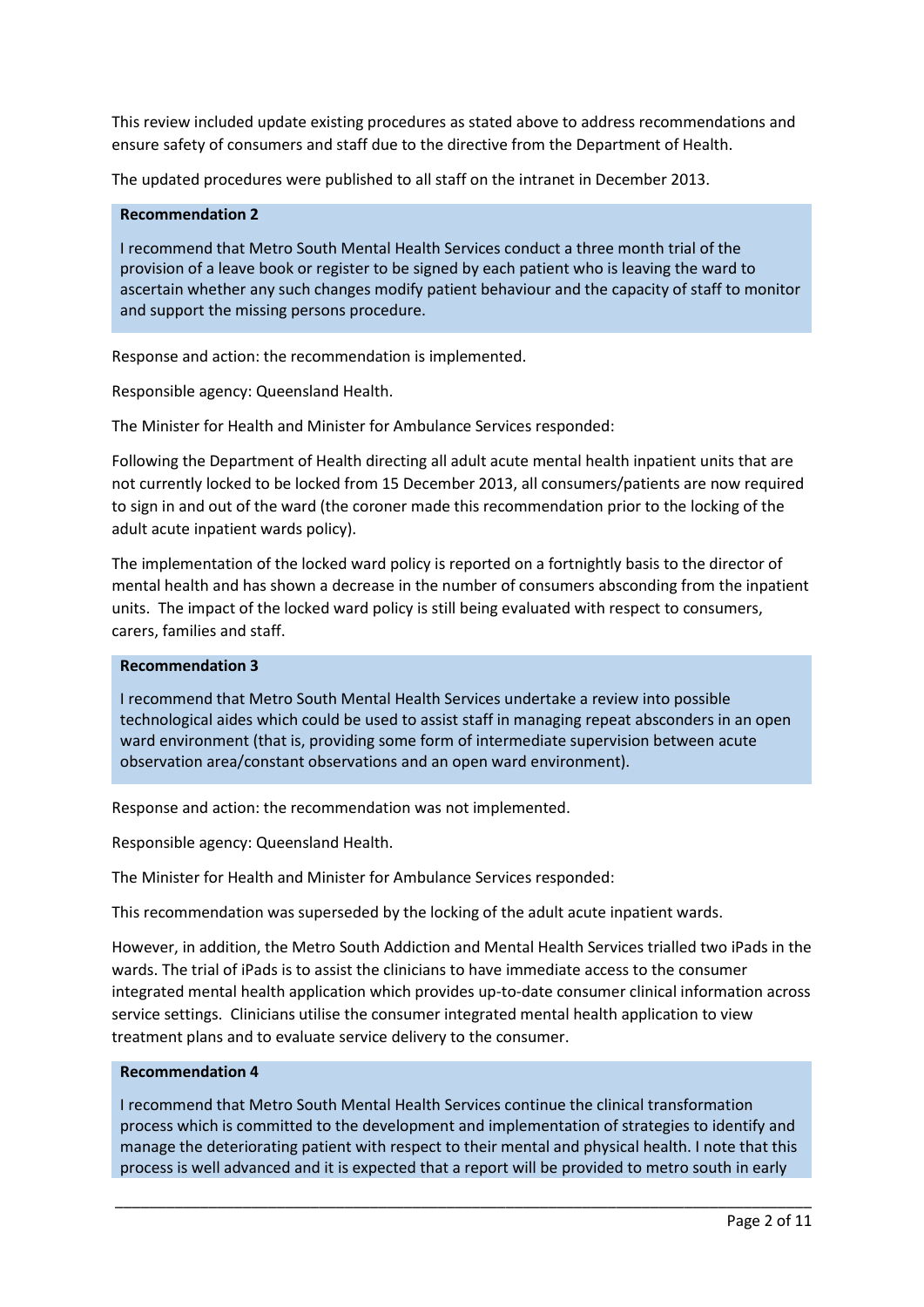2013. I welcome the offer of being provided a copy of the report and regular advice as to its implementation and training of staff.

Response and action: the recommendation is implemented.

Responsible agency: Queensland Health.

The Minister for Health and Minister for Ambulance Services responded:

As part of the clinical transformation, strategies were implemented to identify and manage deteriorating patients with respect to their mental and physical health. Part of the strategies included gap analysis of nursing education. The clinical champion program was developed as a foundation training tool for nursing staff that highlighted providing care to vulnerable consumers. This tool will undergo an evaluation and principals of the program have been incorporated into the strategic plan for nursing education.

The registration of nurses with respect to mental health training was altered some years ago. As a consequence there is no specific recognition of mental health nurses by Australian Health Practitioner Regulation Agency, however the implementation of credentialed nurses seeks to enhance the recognition of the role of mental health nurses, increase the number of nurses with specific skills that supports and promote recognition of, and response to, patients whose condition deteriorates in an acute health care facility. This training includes ensuring a patient's deterioration is recognised and appropriate action is taken.

Metro South Addiction and Mental Health Services complete regular internal audits against the national standards for mental health services and national safety and quality health service standards. For example an audit of standard nine of the national safety and quality health service standards, 'recognising and responding to clinical deterioration in acute health care', ensures that a patient's deterioration is recognised and appropriate action is undertaken.

An update of the clinical transformation was provided to the coroner in 2013.

### **Recommendation 5**

It is noted that metro south is awaiting the implementation of a journey board system providing online details with respect to a patient's admission status, expected date of discharge, Mental Health Act status and frequency of visual observations. Pending implementation the director of nursing will be requested to utilise a photographic identification process for patients with the requirement that this be connected to the handover sheet for each nurse, which document is also to include leave entitlements.

Response and action: the recommendation is implemented.

Responsible agency: Queensland Health.

On 21 January 2016 the Minister for Health and Minister for Ambulance Services responded:

The journey board system is now installed within the acute adult psychiatric unit at Princess Alexandra, Redlands and Logan hospitals and is being used to support clinical handover. Access to the journey board is available across all of Metro South Hospital and Health Service including emergency departments.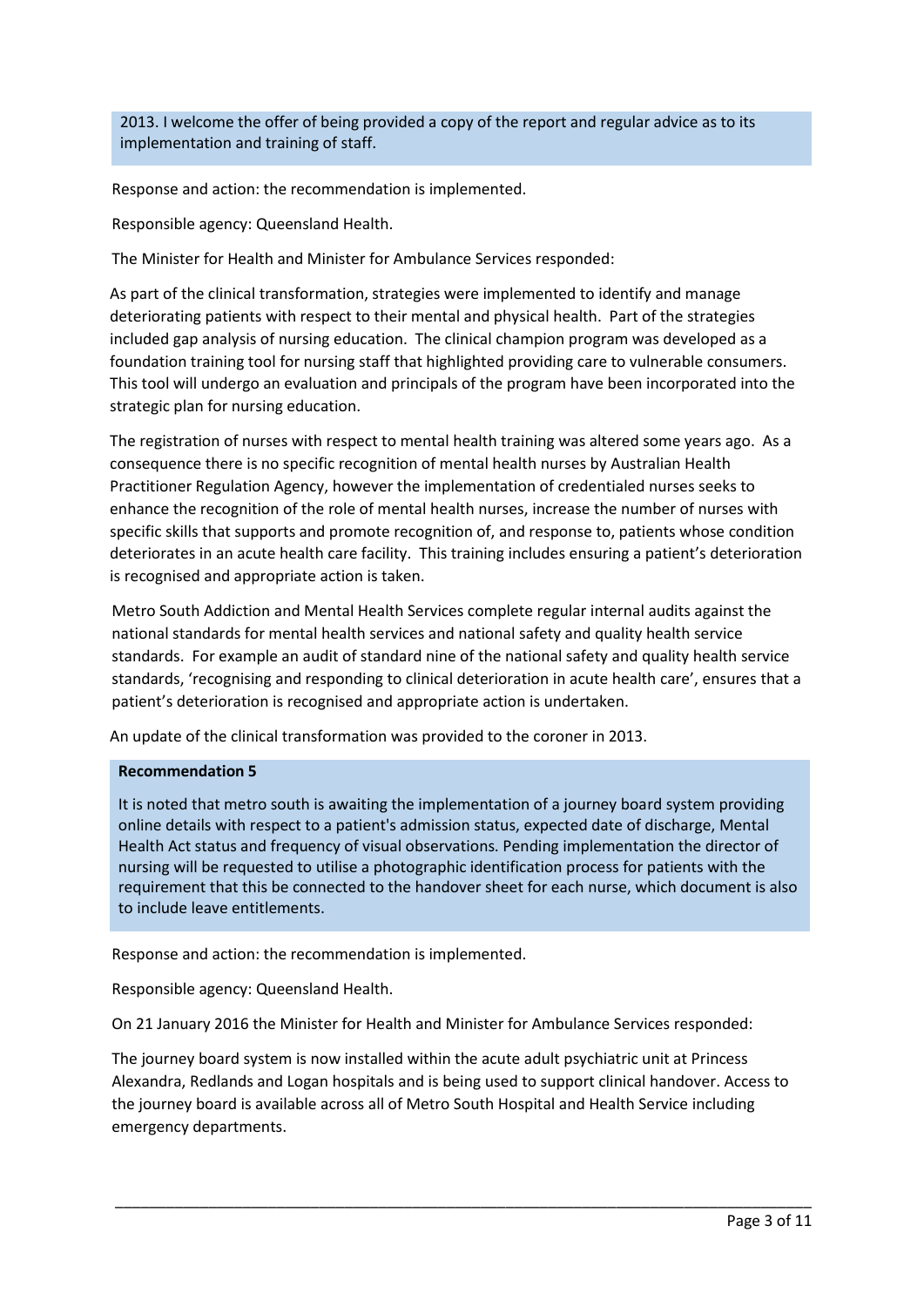### **Recommendation 6**

I recommend that Metro South Mental Health Services ensure any scheduled Mental Health Review Tribunal reviews are entered on the current whiteboard system and ultimately on the proposed journey board.

Response and action: the recommendation is implemented.

Responsible agency: Queensland Health.

On 21 January 2016 the Minister for Health and Minister for Ambulance Services responded:

Scheduled events such as mental health review tribunal reviews are included in the journey board system which is now installed within the Acute Adult Psychiatric Unit at Princess Alexandra, Redlands and Logan hospitals. Access to the journey board is available across all of Metro South Hospital and Health Service including emergency departments.

#### **Recommendation 7**

I recommend that Metro South Mental Health Services review the practicality of providing reception staff with a copy of the visual observation photo board so they are aware of which patients can or cannot leave the ward.

Response and action: the recommendation is implemented.

Responsible agency: Queensland Health.

The Minister for Health and Minister for Ambulance Services responded:

The Metro South Hospital and Health Service reviewed the practicality of providing a visual photo board for administration staff and does not consider it practicable to implement this recommendation as there would be limited places where photographs could be placed without breaching privacy for each individual.

Following the Department of Health directing that all adult acute mental health inpatient units that are not currently locked to be locked from 15 December 2013, all consumers/patients are now required to sign in and out of the ward. Consumers requesting to leave the ward are required to see nursing staff. Nursing staff review the consumers limited community treatment plan, request information from the allocated nurse for the consumer or the clinical nurse for the shift before granting leave.

To ensure the compliance of the direction capital works are being undertaken at all sites, this has included installing two locked doors at east wing a the Princess Alexandra Hospital. The architects are currently evaluating how an air lock system can implemented in all other areas of the acute inpatient units.

#### **Recommendation 8**

I recommend that Metro South Mental Health Services ensure there are specific individual behavioural management plans for excessive alcohol and drug use by those patients, who cannot be discharged. Such individual plans may include the clinical team implementing a structured program of searches, regular breathalysing, and limiting the patient's access to money (where there is a legal entitlement to do so).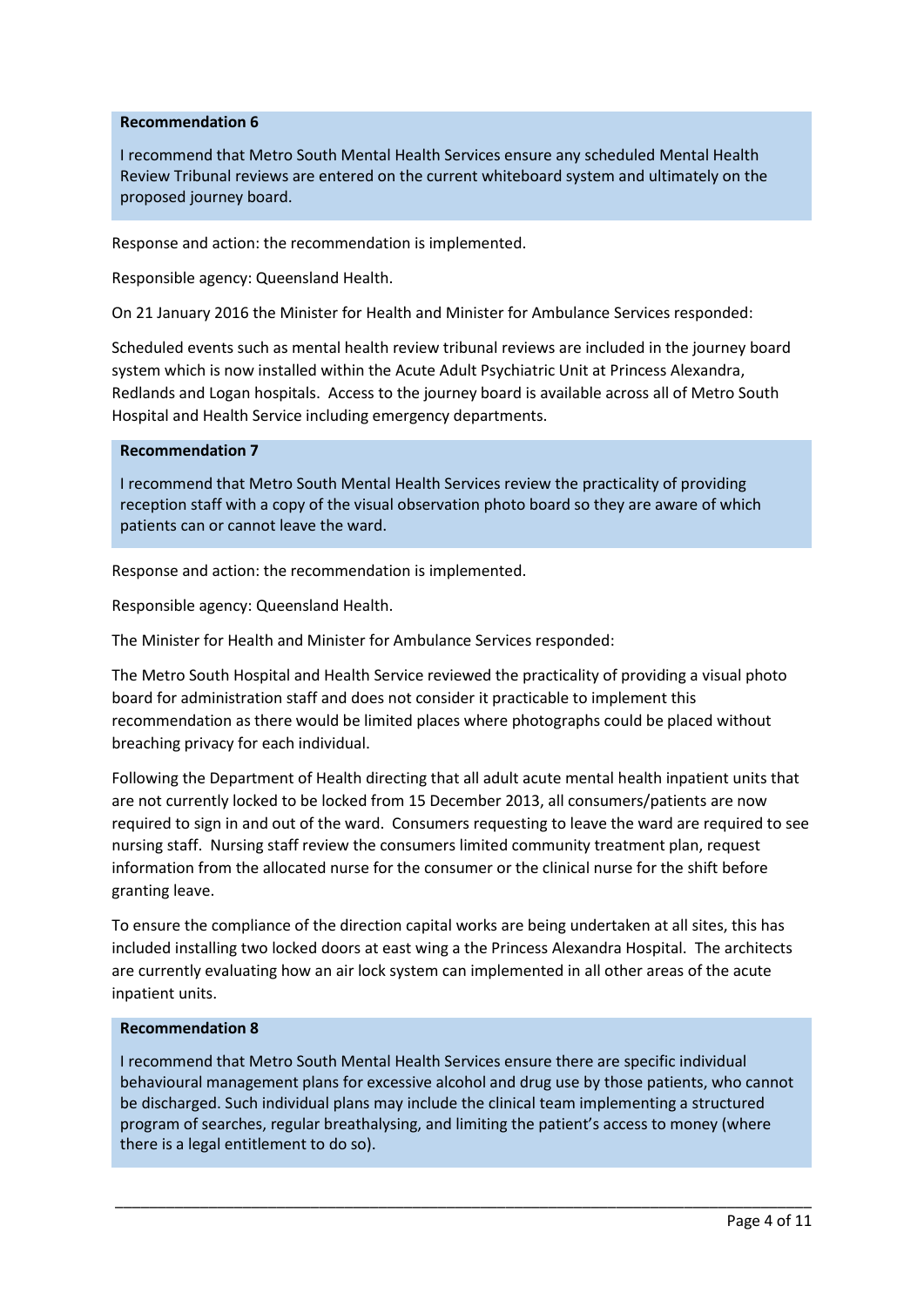Response and action: the recommendation is implemented.

Responsible agency: Queensland Health.

On 21 January 2016 the Minister for Health and Minister for Ambulance Services responded:

In October 2014 the illicit substance management procedure was endorsed and ensures the service meets its obligation to the community by endeavouring to prevent criminal activity being conducted in the mental health inpatient units. Addiction services are providing additional consultation liaison services to the acute psychiatric units at Princess Alexandra, Redlands and Logan hospitals.

### **Recommendation 9**

I recommend that Metro South Mental Health Services seek agreement by way of a memorandum of understanding or similar agreement between Metro South Mental Health Services and the Mater Hospital concerning the management of female psychiatric patients giving birth to promote mothers being able to stay with their baby for a reasonable period after the birth of a child.

Response and action: the recommendation is implemented.

Responsible agency: Queensland Health.

On 21 January 2016 the Minister for Health and Minister for Ambulance Services responded:

The Metro South Hospital and Health Service and the Mater Hospital started to formalise an agreement to address the transfer of mothers and the support of mothers and babies of psychiatric patients who give birth and in February 2015 a perinatal program commenced.

### **On 10 May 2016 the Minister for Health and Minister for Ambulance Services responded:**

A memorandum of understanding between Metro South Mental Health Services and the Mater Hospital has been changed to include all services.

Metro South Hospital and Health Service has also adopted a process that identifies and places the majority of women at risk due to mental illness and pregnancy at Logan Hospital Mental Health units. This has commenced as gender specific units have become available and obstetric and mental health services are co-located on one campus.

The memorandum of understanding is expected to be finalised in 2016.

### **On 12 September 2016 the Minister for Health and Minister for Ambulance Services responded:**

A memorandum of understanding between Metro South Mental Health Services and the Mater Hospital will be signed by both parties to include all healthcare services and will promote mothers being able to stay with their baby for a reasonable period after the birth of a child.

### **On 25 January 2018 the Minister for Health and Minister for Ambulance Services responded:**

A memorandum of understanding between Metro South Mental Health Services and the Mater Hospital was finalised and is progressing for the consideration of both parties to include all healthcare services. A perinatal program is already in place where female psychiatric patients giving birth are encouraged to stay with their baby for a reasonable period after the birth of a child.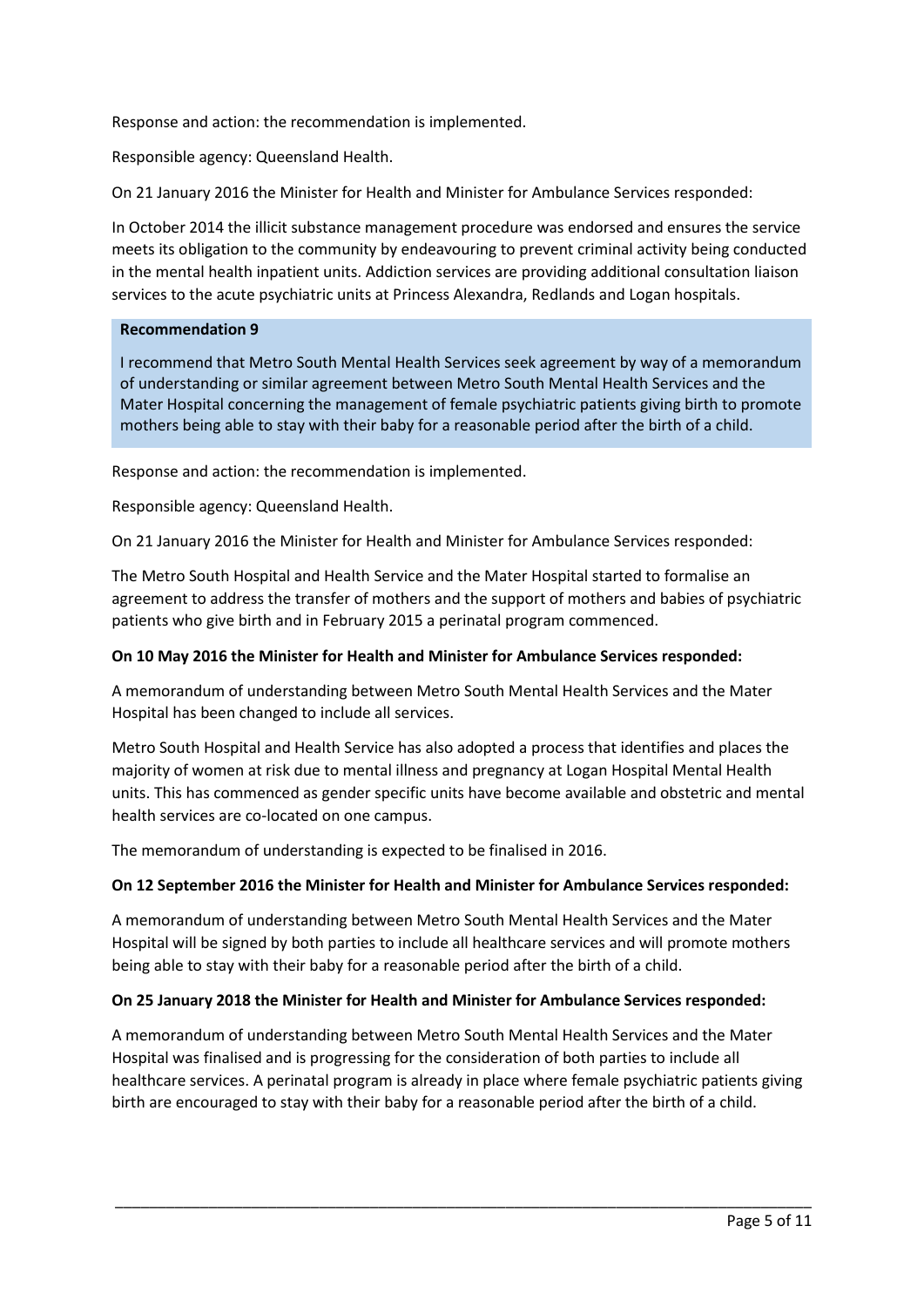# **On 9 April 2018 the Minister for Health and Minister for Ambulance Services responded:**

In July 2017 a memorandum of understanding was entered into by Metro South Hospital and Health Service, Addiction and Mental Health Services (MSAMHS) and the Mater Hospital. The memorandum of understanding addresses the transition of mothers between MSAMHS and Mater Mothers' Hospital, supporting female psychiatric patients giving birth to remain with their babies for a reasonable period after the birth. Services are provided to the Mater Adult Hospital by Consultation Liaison Psychiatry Services, Metro South Hospital and Health Service.

### **Recommendation 10**

Queensland Health is conducting in 2013 a review of the mental health mortality report. During that process Queensland Health, as well as metro south should review the practical and legal implications for the inclusion of written statements from medical and nursing staff caring for the patient at the time of the death (to assist the root cause analysis process and any subsequent investigations such as a coronial inquest).

Response and action: the recommendation is implemented.

Responsible agency: Queensland Health.

On 21 January 2016 the Minister for Health and Minister for Ambulance Services responded:

A meeting was held between the department's Mental Health Alcohol and Other Drugs Branch (MHAODB) and the Patient Safety Unit in May 2015 to discuss the implications of the review and the newly developed mortality reporting process. A key focus of the meeting was to explore opportunities for collaboration and discuss policy and or legislative amendments which may be required to enable hospital and health services to comply with the new process.

A further meeting is scheduled after which legal advice can then be sought. Advice regarding the implications for the inclusion of written statements from medical and nursing staff caring for the patient at the time of the death will also be sought during this consultation. The outcome of this advice will be included within the guidelines.

### **On 10 May 2016 the Minister for Health and Minister for Ambulance Services responded:**

A further meeting between MHAODB and the Patient Safety Quality and Improvement Service (PSQIS) was held in June 2015. The MHAODB is developing a mortality reporting process to assist in identifying trends and systems issues related to sentinel<sup>1</sup> events. As recently as November, new collaboration opportunities with PSQIS have resulted in different data sources and analysis opportunities becoming available which can inform the mortality reporting process. The MHAODB are examining legislative and policy implications of the proposed mortality reporting process.

Further consultation on potential enhancements is to be undertaken to inform the development of a suitable mortality reporting process. Advice regarding the implications for the inclusion of written statements from medical and nursing staff caring for the patient at the time of the death, will also be sought during this consultation. The outcome of this advice will be included within the guidelines developed to support an improved mortality reporting process. An update will be provided in the mid 2016 reporting phase.

<sup>1</sup> Any death which was not reasonably expected to be the outcome of incidences of serious harm which occurred to a patient.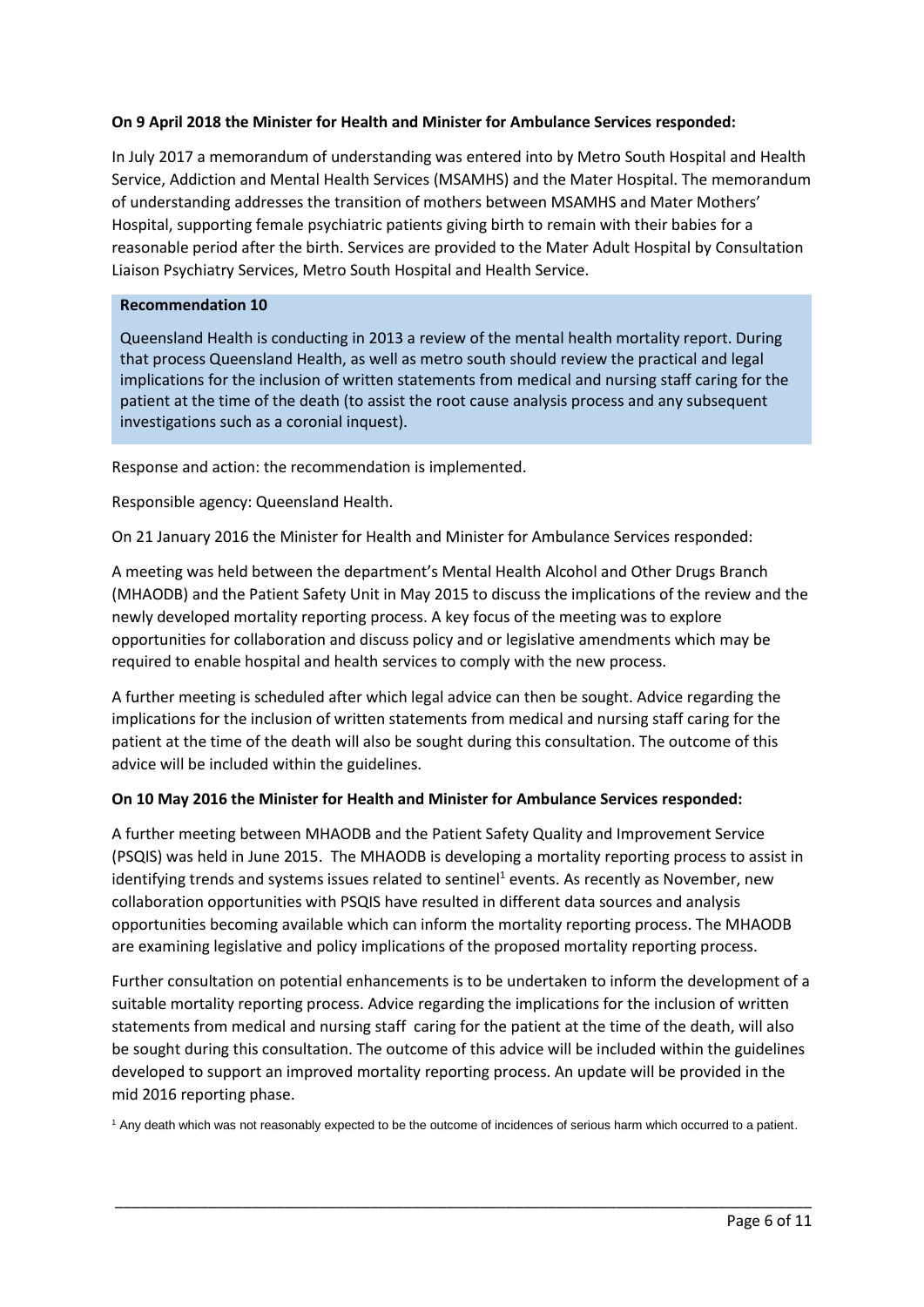# **On 12 September 2016 the Minister for Health and Minister for Ambulance Services responded:**

The Department of Health reviewed and considered the practical and legal implications for the inclusion of written statements from medical and nursing staff caring for patients at the time of their death as part of a mortality reporting process, and considers that no changes are warranted at this time.

Hospital and health services are responsible for ensuring that good quality contemporaneous clinical information is documented in the patient's clinical chart; this would be sufficient information to inform clinical incident analyses, including root cause analyses. Both clinical documentation and the results of clinical incident analyses are accessible to the coroner in the instance where an investigation is undertaken.

The Department of Health wrote to the hospital and health services to emphasise the importance of good quality clinical documentation, particularly as it applies to this recommendation for the recording of critical incidents and care at the time of death. All hospital and health services are also reminded of the medico-legal and ethical requirements of the completion of timely, accurate and comprehensive clinical case notes. Hospital and health services undertaking clinical incident analyses were advised to ensure the analyses take into account the perspective of all members of the treating team at the time of the event. Hospital and health services were reminded that the timely completion of a root cause analysis or other clinical incident analyses within the 90 day period will ensure that the event is adequately documented as recommended by the coroner, to assist with subsequent analysis and investigations, such as a coronial inquest.

The Department's Mental Health Alcohol and Other Drugs Branch and the Patient Safety Quality and Improvement Service will continue to work in collaboration to identify mechanisms to further improve mortality reporting of mental health critical incidents and examine legislative and policy implications of the critical incident reporting process.

### **Recommendation 11**

It is recommended the Queensland Government progress stage two of the mental health plan to provide a medium secure unit for Metro South Mental Health Services.

Response and action: the recommendation is implemented.

Responsible agency: Queensland Health.

On 21 January 2016 the Minister for Health and Minister for Ambulance Services responded:

In October 2014, the Queensland Mental Health Commission launched the five year *Queensland mental health, drug and alcohol strategic plan 2014–19.* The plan brings together individuals living with mental health difficulties or issues related to substance abuse and shapes a new direction for families, carers, members of the community, government and non-government agencies for mental health, drug and alcohol reform.

The Department of Health will lead the development of the *Mental health, drug and alcohol services plan* that will complement and realise the objectives and principles outlined in the commission's strategic plan.

The Department of Health is responsible for the planning, development and implementation of operational plans that align with the strategic priorities and objective. Provision of a medium secure unit for Metro South Hospital and Health Service will be considered as part of this process.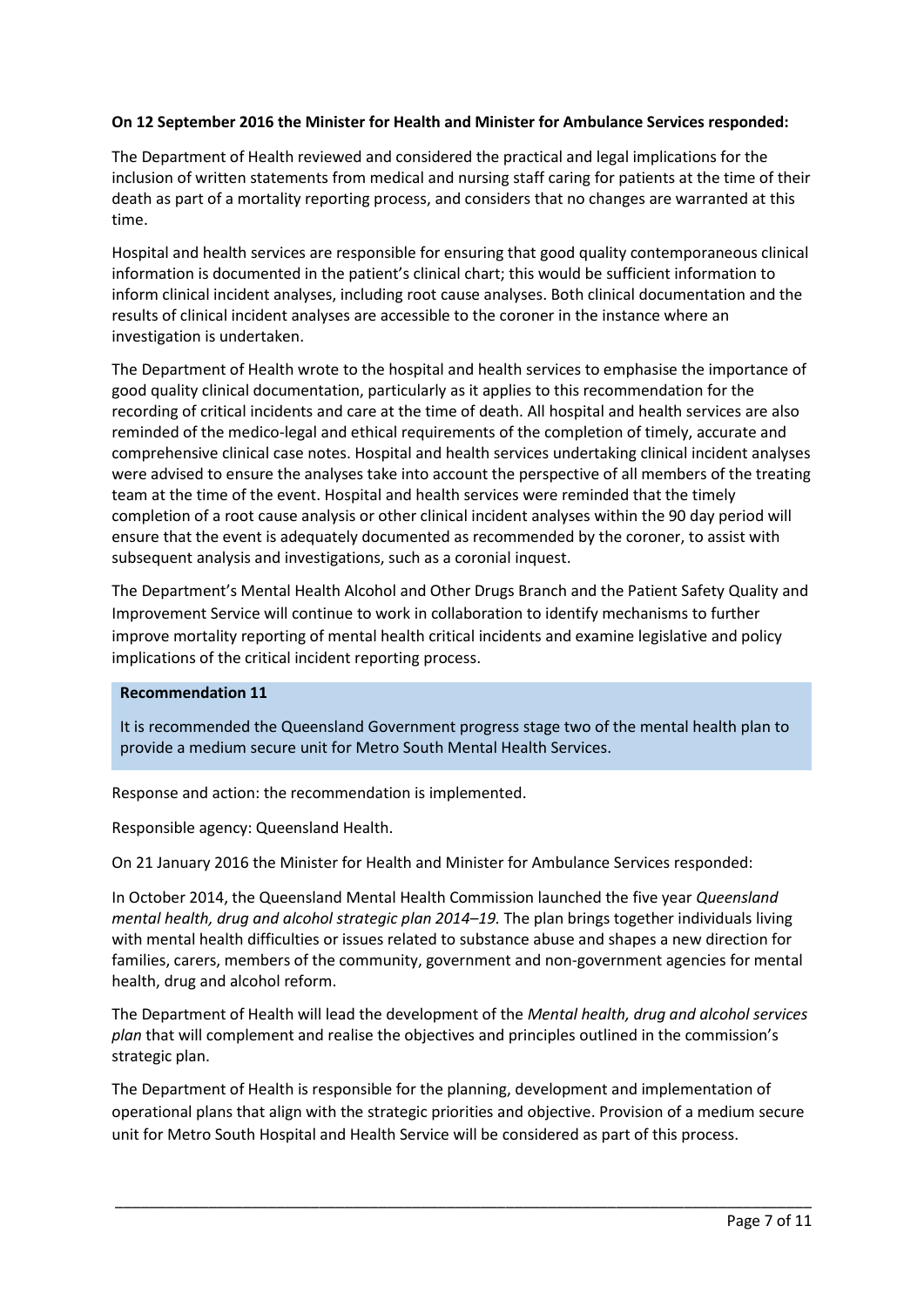# **On 10 May 2016 the Minister for Health and Minister for Ambulance Services responded:**

In May 2015, the Department of Health commenced the development of the *Queensland Health mental health, drug and alcohol services plan* (services plan), to guide service planning and delivery of state funded mental health, drug and alcohol services. The services plan is a key commitment under the *Queensland mental health, drug and alcohol strategic plan 2014-2019* (strategic plan), developed by the Queensland Mental Health Commission which was released in September 2014.

Provision of a medium secure unit for Metro South Hospital and Health Service will be considered as part of this process.

It is anticipated a draft services plan will be provided to the Minister for Health and Minister for Ambulance Services for consideration in 2016.

### **On 12 September 2016 the Minister for Health and Minister for Ambulance Services responded:**

Extensive stakeholder consultation occurred to guide the development of the *Connecting Care to Recovery: A plan for Queensland's state funded mental health, alcohol and other drug services 2016- 2021*. A final draft is nearing completion. Provision of a medium secure unit for Metro South Hospital and Health Service is being considered as a part of this process.

## **On 25 January 2018 the Minister for Health and Minister for Ambulance Services responded:**

*Connecting Care to Recovery: A plan for Queensland's state funded mental health, alcohol and other drug services 2016-2021* was released in October 2016. Early planning indicates the need for additional secure mental health rehabilitation beds for adults with complex needs.

The Department of Health and relevant hospital and health services commenced discussions with a view to determining the location and cost of enhanced secure mental health and rehabilitation services for Queensland.

### **The Minister for Health and Minister for Ambulance Services updated:**

The Department of Health, in consultation with relevant hospital and health services, is undertaking a project to address the provision of medium secure rehabilitation beds across the state. The project will involve redesigned referral pathways and optimisation of existing skills and abilities as an interim measure, and future capital projects will be identified.

The development of a new unit at the Gold Coast will be considered within this context.

### **On 9 April 2018 the Minister for Health and Minister for Ambulance Services responded:**

Stage 2 of the mental health plan is superseded by the new *Connecting Care to Recovery 2016-2021: A Plan for Queensland's state-funded mental health alcohol and other drug services* (the plan). Under the plan there is a commitment to reconfigure referral pathways for patients requiring medium secure care. The Department of Health, in consultation with relevant hospital and health services, is progressing development of a detailed business case for development of a new state-wide 40 bed medium secure unit. It is proposed this unit be located at the Gold Coast Hospital and Health Service (a site is available). There is agreement that this unit will cover the Metro South Hospital and Health Service catchment and accept referrals from Metro South Hospital and Health Service.

Consideration of the detailed business case for a new 40 bed secure mental health rehabilitation unit is scheduled in 2018.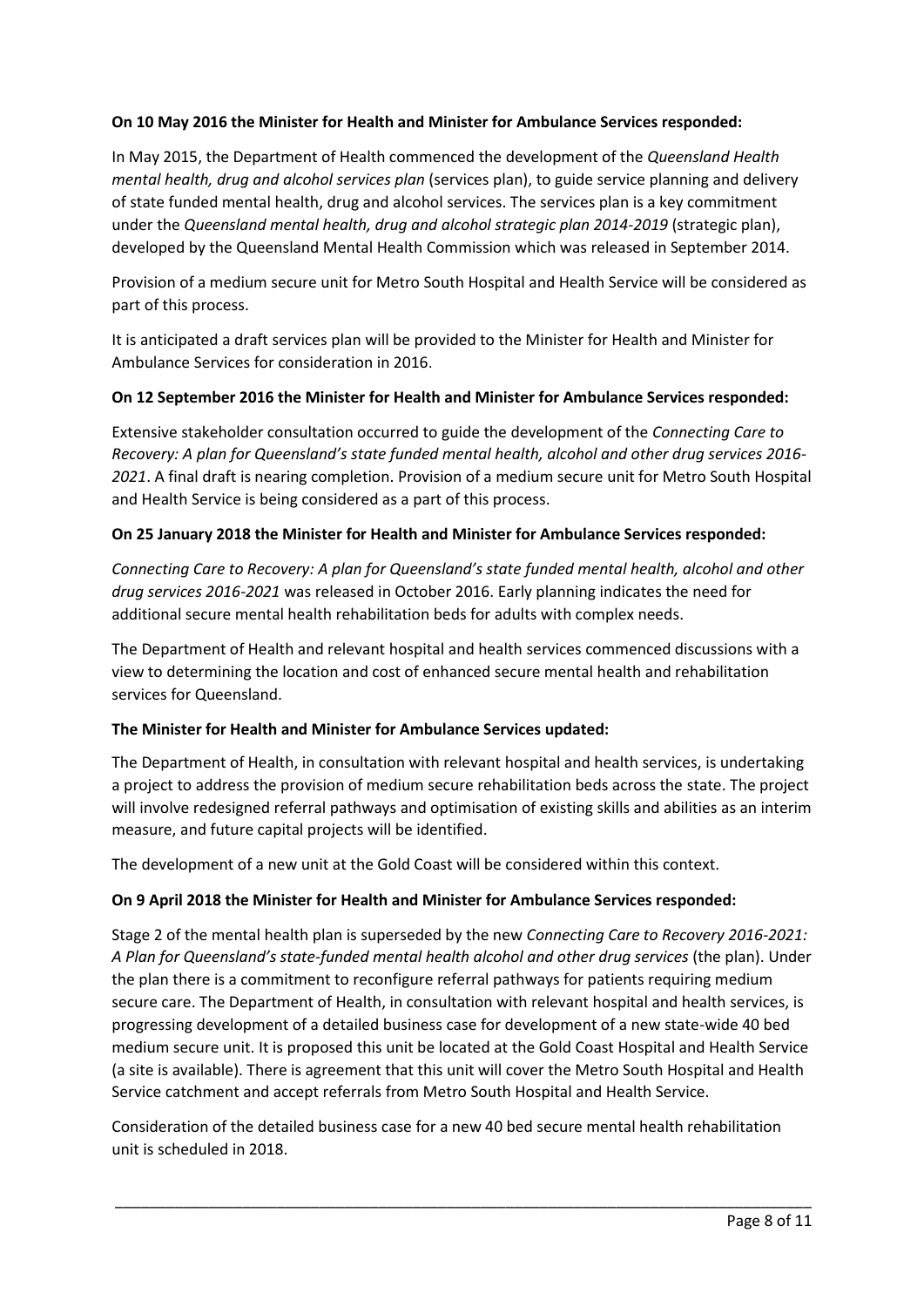# **On 1 November 2018 the Minister for Health and Minister for Ambulance Services responded:**

Government consideration of the detailed business case for capital funding will occur in 2019.

# **On 2 June 2019 the Minister for Health and Minister for Ambulance Services responded:**

Funding for a business case to develop a 40 bed statewide secure mental health rehabilitation unit was secured and a project management contractor appointed in early 2019.

The business case for capital funding will be developed and submitted to the Queensland Health Investment Review Committee for approval in late 2019.

## **On 11 December 2019 the Minister for Health and Minister for Ambulance Services responded:**

The business case to secure capital funding to construct a Gold Coast Secure Mental Health Rehabilitation Unit was prepared and will be submitted for consideration and approval at the next Queensland Health Investment Review Committee.

If successful, it is expected that early works and construction would start by April 2021, with practical completion by Jan 2023 and operational commissioning soon after.

# **On 3 June 2020 the Deputy Premier and Minister for Health and Minister for Ambulance Services responded:**

The detailed business case to secure capital funding for the Gold Coast Secure Mental Health Rehabilitation Unit was approved by the Queensland Health Investment Review Committee. The approved business case is now awaiting funding approval by the Queensland Government.

# **On 2 October 2020 the Deputy Premier and Minister for Health and Minister for Ambulance Services responded:**

Due to the COVID-19 pandemic and associated response, the state government has prioritised initiatives and projects that support the health and economic recovery of the community; and the 2020/21 state budget has been delayed.

As a result, consideration of capital funding for the Gold Coast Secure Mental Health Rehabilitation Unit has been delayed.

### **On 8 July 2021 the Minister for Health and Ambulance Services responded:**

Capital funding for construction of the Gold Coast Secure Mental Health Rehabilitation Unit is confirmed. The establishment of a 40-bed secure mental health rehabilitation unit at the Gold Coast is a government election commitment following the 2020 state election.

Once fully operational, this facility will assist in accommodating the significant growth and demand in South East Queensland; particularly Gold Coast and Metro South Hospital and Health Services.

The Gold Coast Hospital and Health Service will lead the procurement process and identify a principal consultant and relevant technical expertise required, to initiate the construction of the facility.

The department is committed to expanding the capacity and improve access to adult secure mental health rehabilitation unit services in Queensland. This is an ongoing priority under the new Mental Health, Alcohol and Other Drugs Plan, 2021-2026; currently in development.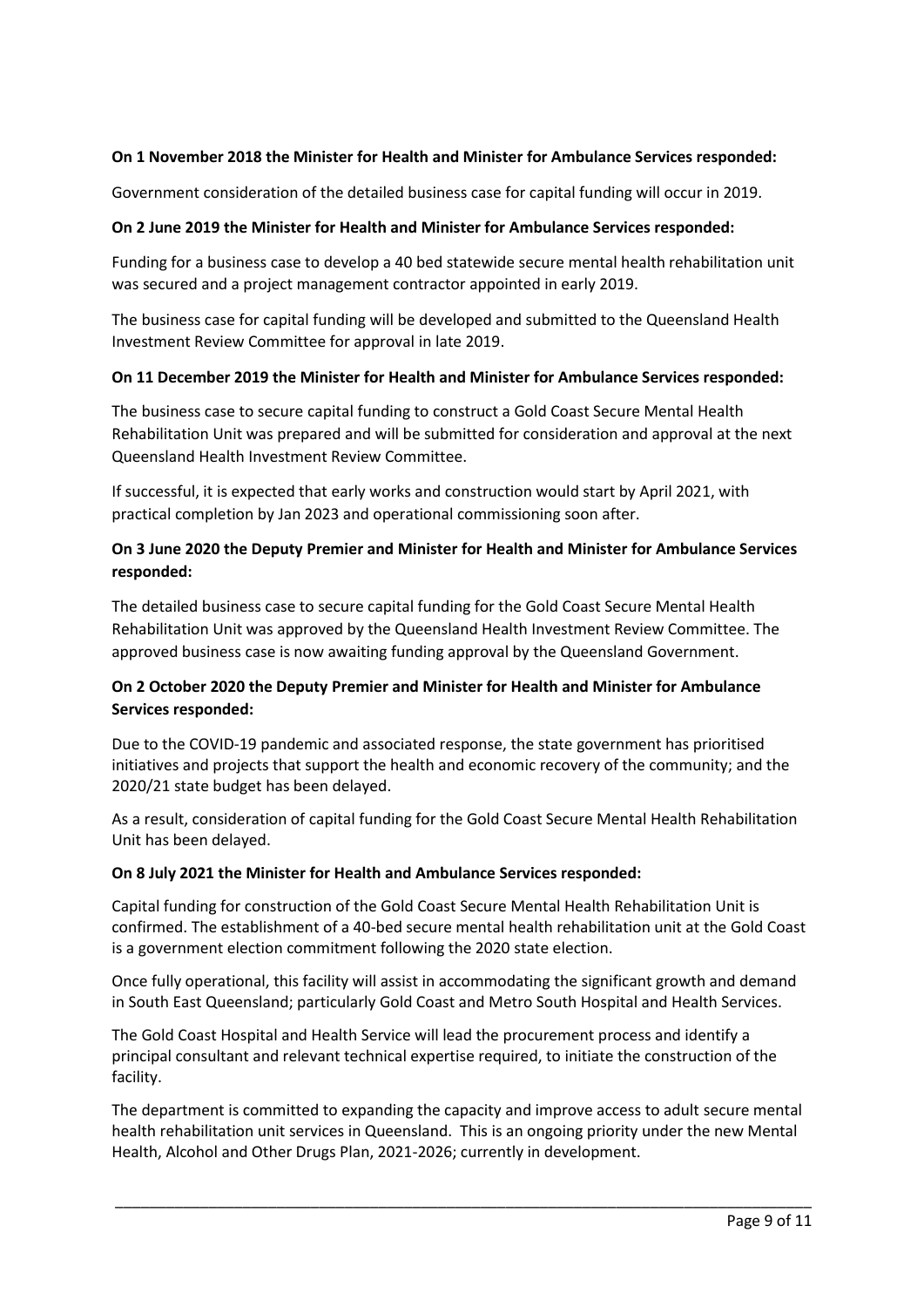### **Recommendation 12**

It is recommended the Queensland Government progress stage two of the mental health plan to include the development of a specialised mother and infant unit for public psychiatric patients.

Response and action: the recommendation is implemented.

Responsible agency: Queensland Health.

On 21 January 2016 the Minister for Health and Minister for Ambulance Services responded:

The Queensland Mental Health Commission recently undertook community consultation on a discussion paper entitled, Perinatal and infant mental health service enhancement which includes inpatient options for perinatal and infant mental health admissions. A specialised mother infant psychiatric unit is listed as one of the recommended options.

The Department of Health will develop a mental health drug and alcohol services plan to implement the objectives within the Queensland Mental Health Commission's *Queensland mental health, drug and alcohol strategic plan 2014–19* (strategic plan)*.*

During the planning process, consideration will be given to psychiatric inpatient care for mothers and their infants, including the development of a specialised mother and infant unit for public psychiatric patients, as detailed within the Perinatal and infant mental health service enhancement discussion paper.

## **On 10 May 2016 the Minister for Health and Minister for Ambulance Services responded:**

The Queensland Mental Health Commission undertook community consultation, and released a discussion paper in June 2015 titled, *Perinatal and infant mental health service enhancement* which listed a specialised mother infant psychiatric unit as one of the recommended options.

In May 2015, the Department of Health commenced the development of the *Queensland Health mental health, drug and alcohol services plan* (services plan), to guide service planning and delivery of state funded mental health, drug and alcohol services. The services plan is a key commitment under the strategic plan, developed by the Queensland Mental Health Commission which was released in September 2014.

During the planning process, consideration will be given to psychiatric inpatient care for mothers and their infants, including the development of a specialised mother and infant unit for public psychiatric patients, as detailed within the perinatal and infant mental health service enhancement discussion paper.

A draft services plan will be provided to the Minister for Health and Minister for Ambulance Services for consideration in 2016.

### **On 12 September 2016 the Minister for Health and Minister for Ambulance Services responded:**

Extensive stakeholder consultation occurred to guide the development of the *Connecting Care to Recovery: A plan for Queensland's state funded mental health, alcohol and other drug services 2016- 2021*. A final draft is nearing completion. Consideration is being given to psychiatric inpatient care for mothers and their infants, including the development of a specialised mother and infant unit for public psychiatric patients, as detailed within the perinatal and infant mental health service enhancement discussion paper.